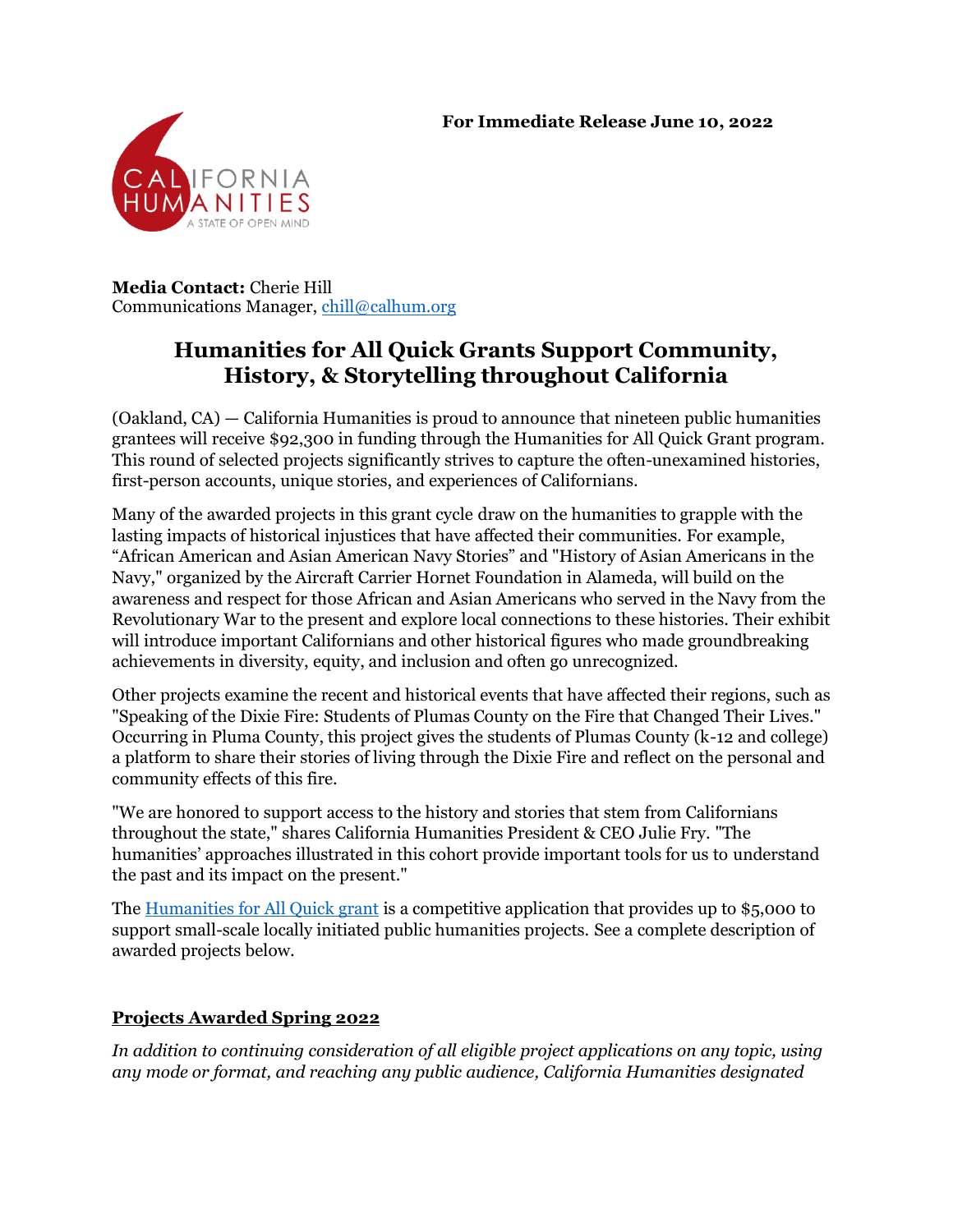*three specific funding focus areas for Humanities for All Quick Grants: Youth Voices (denoted by "\*"), Arts & Humanities (denoted by "+").*

#### **We Are Long Beach: Our Stories, Our Future + Visual Communications, Long Beach Project Director: Eseel Borlasa**

In collaboration with other community organizations within the Long Beach area, Visual Communications will present a free virtual and in-person event in the summer of 2022. This project seeks to build community engagement and strengthen solidarity around issues impacting BIPOC community members in Long Beach, CA. The in-person event will provide three short documentary screenings accompanied by a community forum that will engage in meaningful multi-ethnic dialogue that uplifts personal stories, elevates the local neighborhood issues, and empowers civic engagement.

#### **Sobrevivir One-Day Symposium and Community Quilt-making Workshops + Vincent Price Art Museum Foundation, Los Angeles Project Director: Steven Wong**

"Sobrevivir One-Day Symposium and Community Quilt-making Workshops" will feature a oneday symposium and the implementation of four months of quilt-making workshops presented at the Vincent Prince Art Museum in fall 2022. These programs will augment the public exhibition by artist Phung Hyunh titled "Sobrevivir, Healing Through Art and Recognizing the History of Coerced Sterilization." The work documents Hyunh's public/community artworks commissioned to honor over 240 Latina women who were involuntarily sterilized at LA County, USC Medical Center. This program traces convergences of race, class, and gender that surface through California's histories of coerced sterilization to inform conversations around contemporary reproductive health/justice within communities of color and practices that governments, communities, and individuals deploy to repair systemic, generational trauma.

### **Speaking of the Dixie Fire: Students of Plumas County on the Fire that Changed Their Lives +**

#### **Pachuca Productions/Las Pachucas Films, Plumas County Project Director: Tina Terrazas**

Pachuca Productions will present "Speaking of the Dixie Fire: Students of Plumas County on the Fire that Changed Their Lives," a program created to give the students of Plumas County (k-12 and college) a platform to share their stories of living through the Dixie Fire. Pachuca Productions will facilitate two days of programming at the Town Hall Theatre in Quincy and the Taylorsville Historic Hall with free/donation admission. In addition, programming will be livestreamed on the Plumas Arts Facebook page. This program will also include the participation of an art therapist to help students work through issues that come up in generating their creative works about the Dixie Fire.

# **Mapping Queer Fresno: Community History Talks and Digital Mapping of Fresno County +**

#### **Community Link, Fresno**

# **Project Director, Katherine Fobear**

"Mapping Queer Fresno: Community History Talks and Digital Mapping of Fresno County" will consist of a public lecture series and digital mapping project focused on the LGBTQ2+ history of Fresno County. Invited LGBTQ2+ community speakers and researchers will focus on key points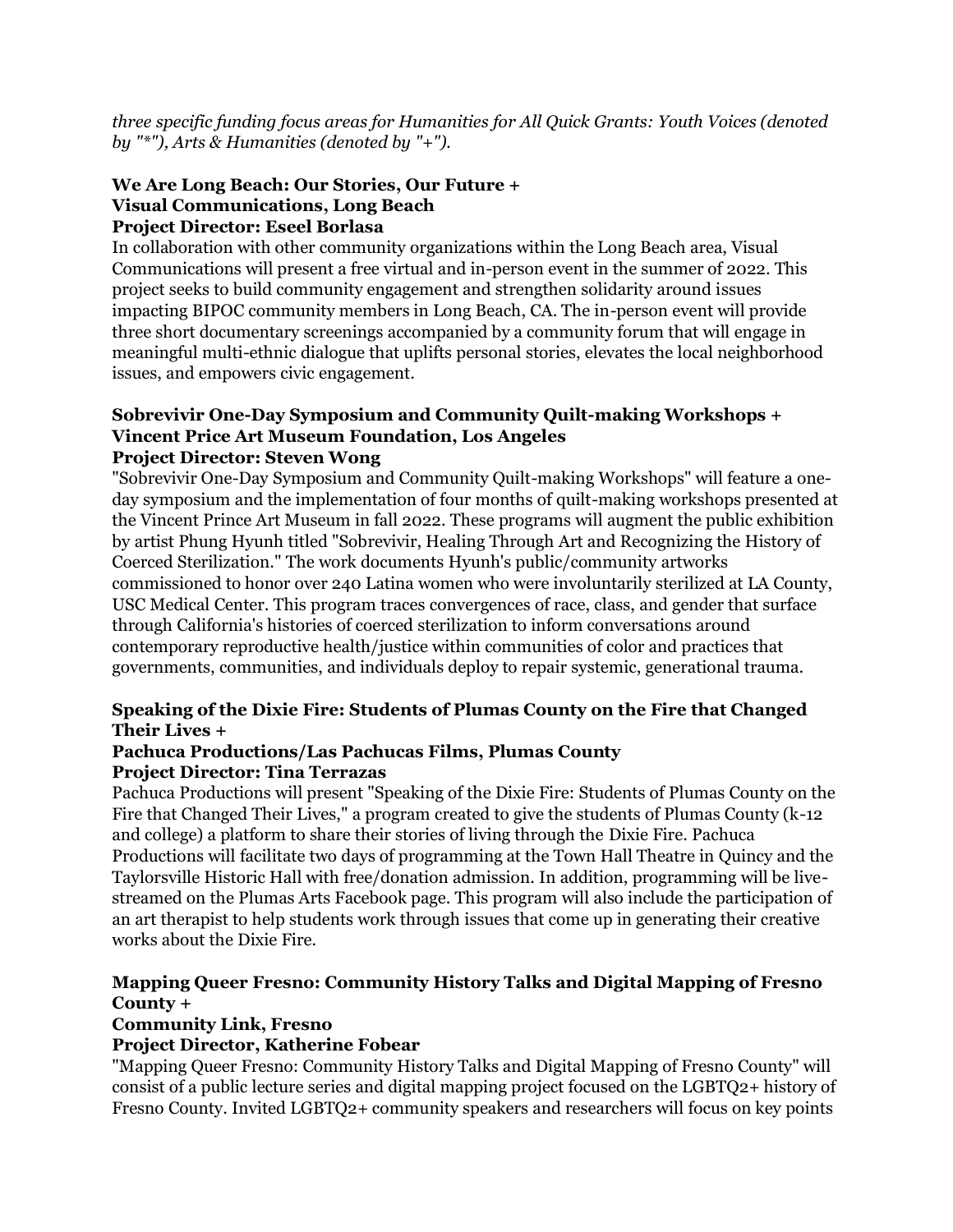of history, geography, and cultural knowledge representative of the diverse LGBTQ2+ history of Fresno. These talks will be digitally recorded and linked to locations on a digital map on the Qistory website, with public events beginning in the summer of 2022.

# **Agri-CULTURED: Reflections on our Local Food Community by Land and by Hand +**

# **Petaluma Arts Council, Petaluma**

#### **Project Director: Carin Jacobs**

Petaluma Art Center's (PAC) "Agri-CULTURED" exhibit will run from August through mid-September 2022. "Agri-CULTURED" will draw on the uniting power of food by reaching out to segments of Petaluma's communities that do not ordinarily engage with the arts. "Agri-CULTURED" is rooted in a distinct sense of place. The exhibition reflects upon the current natural challenges of drought, wildfires, and pandemic that govern much of Petaluma's food culture and economy today. This project will explore novel farming methods, the unprecedented challenges of climate change, inventive approaches to culinary-based enterprise, and the newly acquired tastes of Petaluma's changing population.

#### **Olongapo Disco: Archiving Joy Across the Diaspora from 1950 to the Future + Jacobs Center for Neighborhood Innovation, San Diego Project Director: Angelica Tolentino**

"Olongapo Disco" is an exhibit and participatory series that will debut in June 2022 at the Jacobs Center for Neighborhood Innovation. "Olongapo Disco" will showcase the diverse ways that community members create and share joy through an array of artistic solutions among community members in Southeast San Diego and Olongapo, Philippines. Throughout this project, participating artists and community members will explore the question: What are joy technologies from Olongapo and San Diego that we need to remember and create to survive and thrive? These considerations will be explored and celebrated through a series of public workshops. In addition, local Pilipinx artists, DJs, and historians' work will be compiled in a communal archive of Pilipinx joy technologies, including funk/disco, fashion, dance, and environmental/political/social activism from Olongapo and San Diego from 1950 to the present.

#### **Home Gardens: Photographic Discovery \* Riverside County Library System, Riverside Project Director: Anna Bekker**

Launching in the summer of 2022, Riverside County-area teens will take inspiration from award-winning local author Isabel Quintero's graphic biography "Photographic: The Life of Graciela Iturbide." Through an author's talk, a professional photography workshop, a photography exhibit, and an electronic chapbook publication, the organizers of this project seek to preserve and share the image of the Home Gardens neighborhood as seen by the diverse group of young people who live here. By exploring their neighborhood through photography, teens will participate in community building, learn to articulate their sense of self better and find their original voice. In addition, photographic Discovery will increase visibility of Home Gardens Hispanic teens' perspectives within the local context of Riverside County.

#### **Bronzeville: Crossing bridges and honoring our shared past + Casa 0101 Inc, Los Angeles Project Director: Emmanuel Deleage**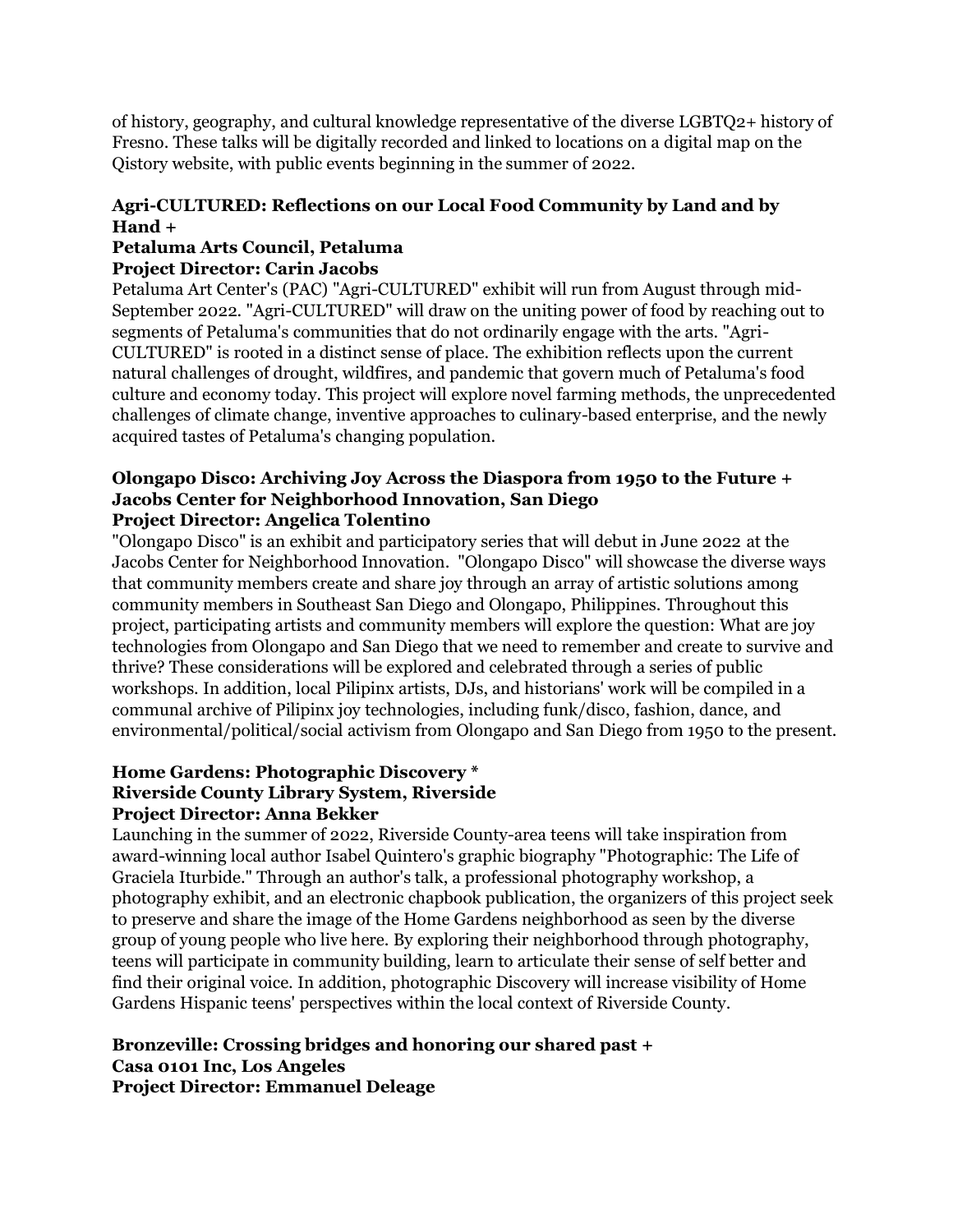"Bronzeville: Crossing bridges and honoring our shared past" is a month-long series consisting of four community forums and a curated historical retrospective exhibit that will highlight the significance of the little-known cross-cultural history of the communities of Boyle Heights and Little Tokyo in Los Angeles. The forums will be multi-disciplinary, with musical and cultural presentations, dialogues with community members, guest speakers, and more. In addition to recognizing the historical contributions of the diverse members of this community's past, this project hopes to educate and inspire the same community in its present incarnation. Programming will begin in May of 2022.

### **1619 Speaks: Anthology and Show + Community Literature Initiative, Los Angeles Project Director: Hiram Sims**

Community Literature Initiative (CLI) will present the "1619 Speaks" project, which will result in a virtual gathering and anthology that aims to celebrate African American poets. CLI alumni and current students will be selected to read a poem from an African American poet that influenced them and write a poem on what that influence meant to them. During the week-long virtual event, five poets will read their tribute and poem on seven selected nights, resulting in a published anthology. Programming will launch in June 2022.

# **Filipinos of South Bay Exhibit Pasacat Inc, San Diego**

### **Project Director: Anamaria Cabato**

The Filipinos of South Bay Exhibit (FOSBE) project is a collaboration with PASACAT Philippine Performing Arts Company and the Filipino American National Historical Society (FANHS)-San Diego, produced in partnership with the Chula Vista Public Library and Friends of the Chula Vista Heritage Museum. "Filipinos of South Bay" will provide the stories and photos of Filipinos who shaped their communities by exploring the organizations, business, education, military, places of remembrance, and other themes of sports, innovators, technology, government, and the arts. The exhibit will be installed at the Chula Vista Public Library from October 2022 to December 2023.

# **Home/Land: Farmworker Perspectives + Santa Paula Art Museum, Santa Paula Project Director: Margaret Phelps**

Santa Paula Art Museum's "Home/Land: Farm Worker Voices" presents a platform for farmworker voices by providing opportunities for farmworkers and families to create visual responses to topics of identity, home, belonging, land use, and housing security and featuring the resultant imagery in both public art installations and at the Santa Paula Art Museum concurrent with the 14th annual "Art About Agriculture," exhibition. In addition, a panel discussion will be held for deeper community reflection, including humanities experts, community leaders, and farmworker housing advocates to reflect on the artworks created and their relation to the more extensive exhibit, relevant discourses, and community impact. Programming will begin in August 2022 and run through January 2023.

### **Tenderloin Museum's California Labor School Project + Uptown Tenderloin Inc, San Francisco Project Director: Alex Spoto**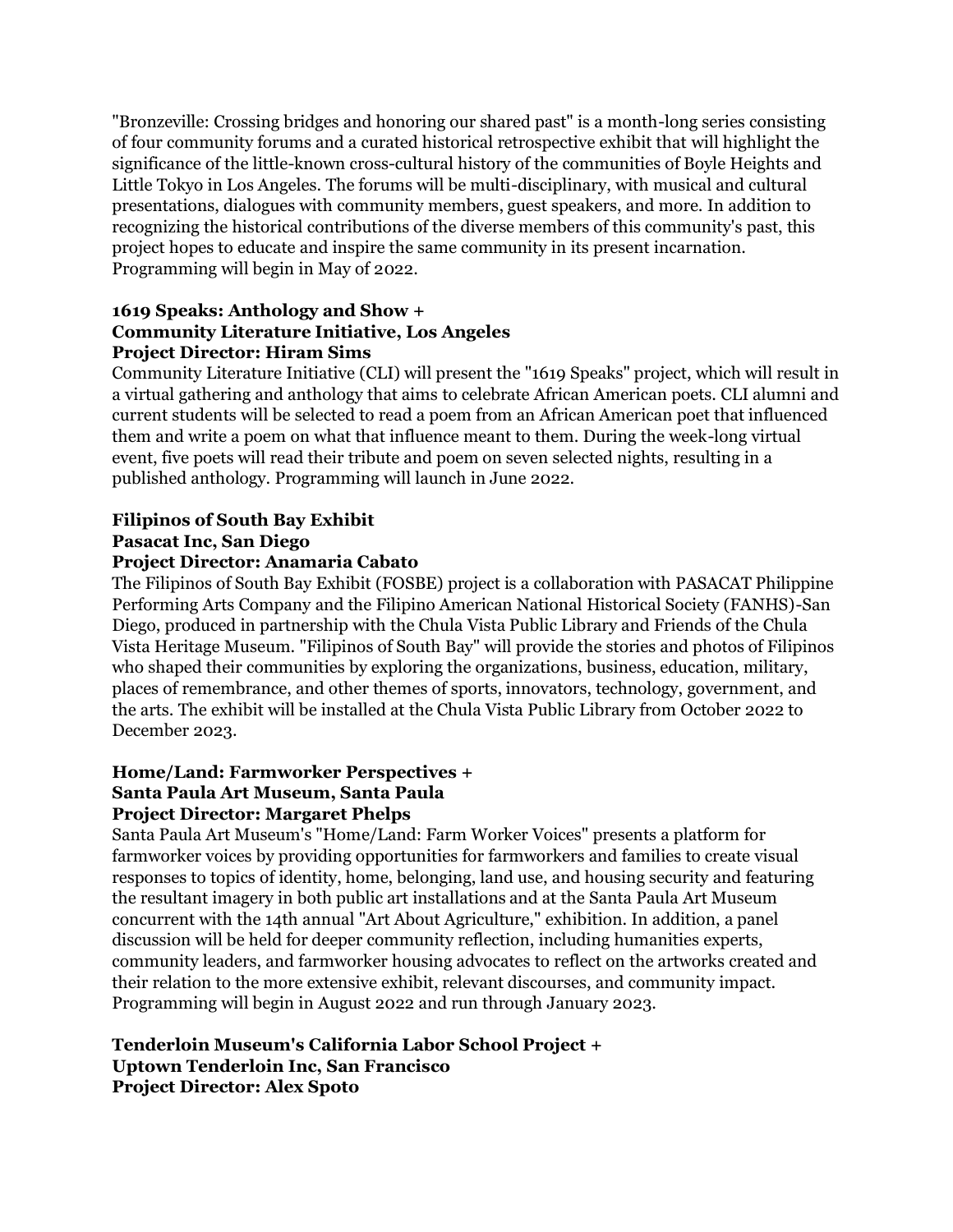Tenderloin Museum's "California Labor School Project" is an exhibit on the California Labor School (CLS) history organized with SFSU's Labor Archives and Research Center and a program series that utilizes CLS' curriculum as a frame for participatory arts activities. Active between 1942-1957, CLS offered programs to analyze social, economic, and political questions in light of the present world struggle against fascism. With roots in the TL and remarkably diverse for its time, CLS is an ideal subject to promote the Tenderloin's history and character and study how communities organize, knowledge is shared, and social division is overcome. The programming is from July through September 2022.

#### **NOT WORKING: Essential, Fired, and Forgotten workers in the time of Covid + Asian Story Theater Inc, San Diego Project Director: Kent Brisby**

Asian Story Theater will lead a troika of arts producers in developing and producing a new musical play: "NOT WORKING: Essential, Fired, and Forgotten Workers in the time of Covid-19." This project will produce the new musical "NOT WORKING," doubling as a catalyst for discussions relating to working as an Asian American, Latino American, or African American from 2020 to 2023: before, during, and after Covid-19, developed in partnership with Teatro Máscara Mágica and the San Diego Black Ensemble Theatre Company. Participating directors will build on relationships with community organizations to identify stories, themes, and interviewees and rotate hosting a public discussion immediately after each performance. This project will culminate in a week of performances in the Lyceum Theatre or other downtown venue in October 2022; each performance will be followed by a hosted discussion of a topic or theme in the show. Before these centralized performances, there will be three previews in community centers around the city, plus three musical excerpts incorporated into other community events hosted by development partners.

# **La Raiz Magazine Poetry Workshops & Publication + School of Arts and Culture at MHP, San Jose**

# **Project Director: Elizabeth Jimenez Montelongo**

"La Raiz Magazine Poetry Workshops & Publication" will provide interactive arts and literary engagement experiences to the community through culturally relevant bilingual workshops and a publication that amplifies the voices of BIPOC and women. La Raiz Magazine, in partnership with local organizations, will provide free poetry workshops to the public. Participating community members will receive free support to write poetry via guided, interactive poetry workshops that include prompts, samples, and opportunities to share their work. Programming will be accessible virtually and in-person between May 2022 and April 2023.

# **Chicana Revolution**

### **California State University Los Angeles Auxiliary Services Inc, Los Angeles Project Director: Dionne Espinoza Ph.D.**

"Chicana Revolution," organized by Dionne Espinoza Ph.D., will put the voices of Mexican American women at the center. A series of virtual and/or face-to-face dialogues and multimedia presentations dedicated to sharing the underrepresented stories of the mujeres (women) who formed student and community-based collectives in the seventies at universities and community sites throughout California will be presented. The dialogues will be accompanied by slide shows with archival photographs and documents from the time, recitation of poetry or short plays, and/or songs. Programming will be held in May 2022, October 2022, and March 2023.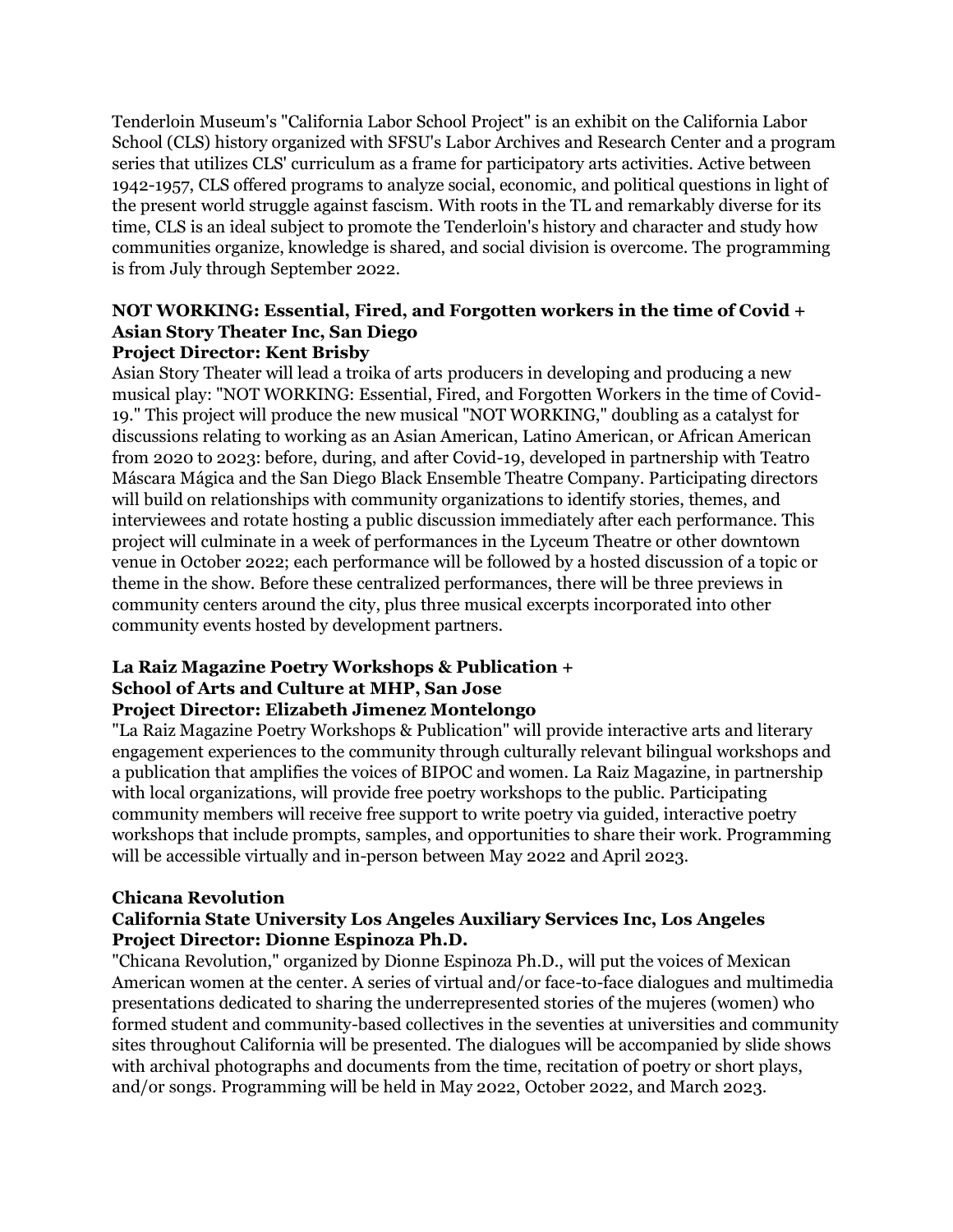# **African American and Asian American Navy Stories + Aircraft Carrier Hornet Foundation, Alameda Project Director: Anthony Wilson**

The USS Hornet Museum's "History of African Americans in the Navy" and "History of Asian Americans in the Navy" will develop permanent exhibition spaces with rotating artifacts and interactive content sharing the stories and history of African and Asian Americans within the US Navy. This exhibition will build on the awareness and respect for those African and Asian Americans who served in the Navy from the Revolutionary War to the present. In addition, these exhibits will introduce important historical figures who made groundbreaking achievements in diversity, equity, and inclusion. Exhibit receptions will also be held to tell these stories and increase awareness beginning in May 2022.

#### **King of The Yees - Audience and Community Engagement Programs + Sierra Madre Playhouse, Sierra Madre Project Director: Beryl Tsang**

Sierra Madre Playhouse (SMP) will further its mission to stimulate civic engagement through live theater by producing "King of the Yees" (KoTY) by Lauren Yee, directed by Tim Dang (running from May 20 – June 12). KoTY, based on Yee's relationship with her father, reflects on intergenerational differences in immigrant communities and the value of ethnic ties in a changing society. This program seeks to contextualize the production of KoTY with five engagement programs that address the cultural, economic, and geographical transformation of Chinese American enclaves from LA to the San Gabriel Valley.

# **Immigrant Voices LIVE: A Storyshare Project Bridging Angel Island's Immigrant Descendants and Current-Day Immigrants +**

# **Angel Island Immigration Station Foundation, San Francisco Project Director: Edward Tepporn**

Building upon Angel Island Immigration Station Foundation's (AIISF) existing collection of 250 oral histories, the "Immigrant Voices LIVE" project will incorporate digital storytelling to diversify our nation's narratives about Asians and immigrants. This project will include inperson and online training to support community members in sharing their personal/family stories related to immigration through writing, video, or audio. Submissions will be featured in a permanent multimedia exhibit in the Angel Island Immigration Museum and AIISF's online gallery in October 2022.

# **Mission Love +**

# **Conscious Youth Media Crew, San Francisco Project Director: Debra Koffler**

"Mission Love" will screen rare 16mm films from the Ray Balberan Mission MediArts archive (RBMMA), accompanied by collective storytelling in late 2022 at Brava Theater in San Francisco's Mission District. The RBMMA is a unique collection of footage from the 1970s-80s shot by Mission MediArts, a filmmaker collective of working-class Latino and African American students, artists, and activists. They create groundbreaking community television chronicling life in the Mission and showcase their cultural heritage from an authentic insider's perspective. Footage includes the Mission's early mural arts movement, lowriders, the local poetry scene, and activism around farmworker's rights, police brutality, and family life.